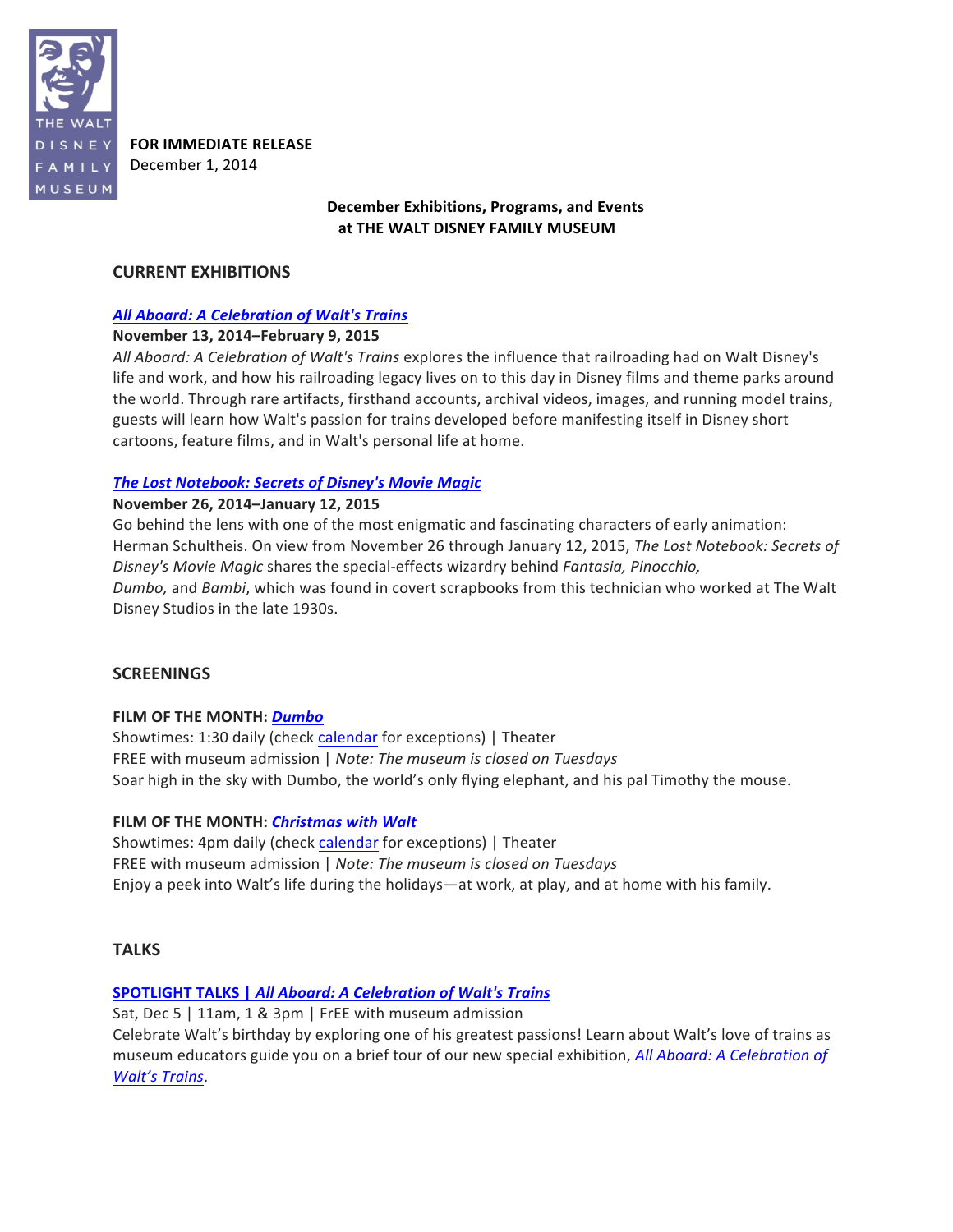### **SPOTLIGHT TALK | The Animation Process**

Every Fri, Sat & Sun in Dec | 11am, 1 & 3pm | FREE with museum admission The production pipeline for an animated film goes through many different hands, from the beginning of the animation process up to the finished product. Join us for a brief discussion about the crucial steps taken by Walt's studio to successfully complete an animated film.

### **TALK | The Disney Effect**

Sat, Dec 6 | 3pm | \$18 members | \$20 general | \$15 youth (17 and under)

Think like an animator! Join us for the second in a five-part program series covering the basics of animation production that was developed in Walt's time and continue to be used today. This talk covers design and character development, the use of maquettes, and casting and voiceover for the role. Join guest speakers from Pixar Animation Studios: Ricky Nierva, production designer; Matt Nolte, art director; Jerome Ranft, character sculptor; Kevin Reher; casting director/feature producer; and Natalie Lyon, casting manager.

### **SPECIAL PROGRAMS**

### **A Birthday Celebration for Walt**

#### Fri, Dec 5 | 10am–6pm | All Museum

In commemoration of Walt Disney's birthday, The Walt Disney Family Museum offers FREE ADMISSION to all on Friday, December 5 from 10am to 6pm! Join us in celebrating this special occasion, during which we will host a number of exciting activities throughout the day that highlight Walt's life, work, and legacy. Happy Birthday, Walt!

#### **SPECIAL APPEARANCE | Train Release and Signing with Lowell Smith**

#### Sat, Dec 6 | 10am–noon & 2–4pm | Awards Lobby

Join us for a celebration of the release of the fifth boxcar in the museum's holiday train series! Train producer Lowell Smith will be available to sign the new boxcars and his specially produced The Great Locomotive Chase boxed gift sets. Offered in conjunction with the holiday exhibition, *All Aboard! A Celebration of Walt's Trains.*

#### **BOOK SIGNING | Bobby Burgess, Author of Ears and Bubbles**

Sat, Dec 6 | 2:30-5:40pm | Lower Lobby

Join Bobby Burgess—known to generations of fans as a Mouseketeer on the original Mickey Mouse Club and then as a dancing star for over two decades on The Lawrence Welk Show—for a special book signing. Now, for the first time, Bobby shares his many behind-the-scenes showbiz stories along with humorous, heartwarming tales of his family life, world travels, and business ventures, including his famous Burgess Cotillion.

# **CLASSES & ACTIVITIES**

#### **OPEN STUDIO | Miniature Diorama Train: Hobbies**

Sat & Sun, Dec 6 & 7, 13 & 14, 20 & 21, 27 & 28 | 1-4pm | Learning Center | FREE with museum admission

Inspired by Walt Disney's fascination with trains and miniatures - some of his most notable personal